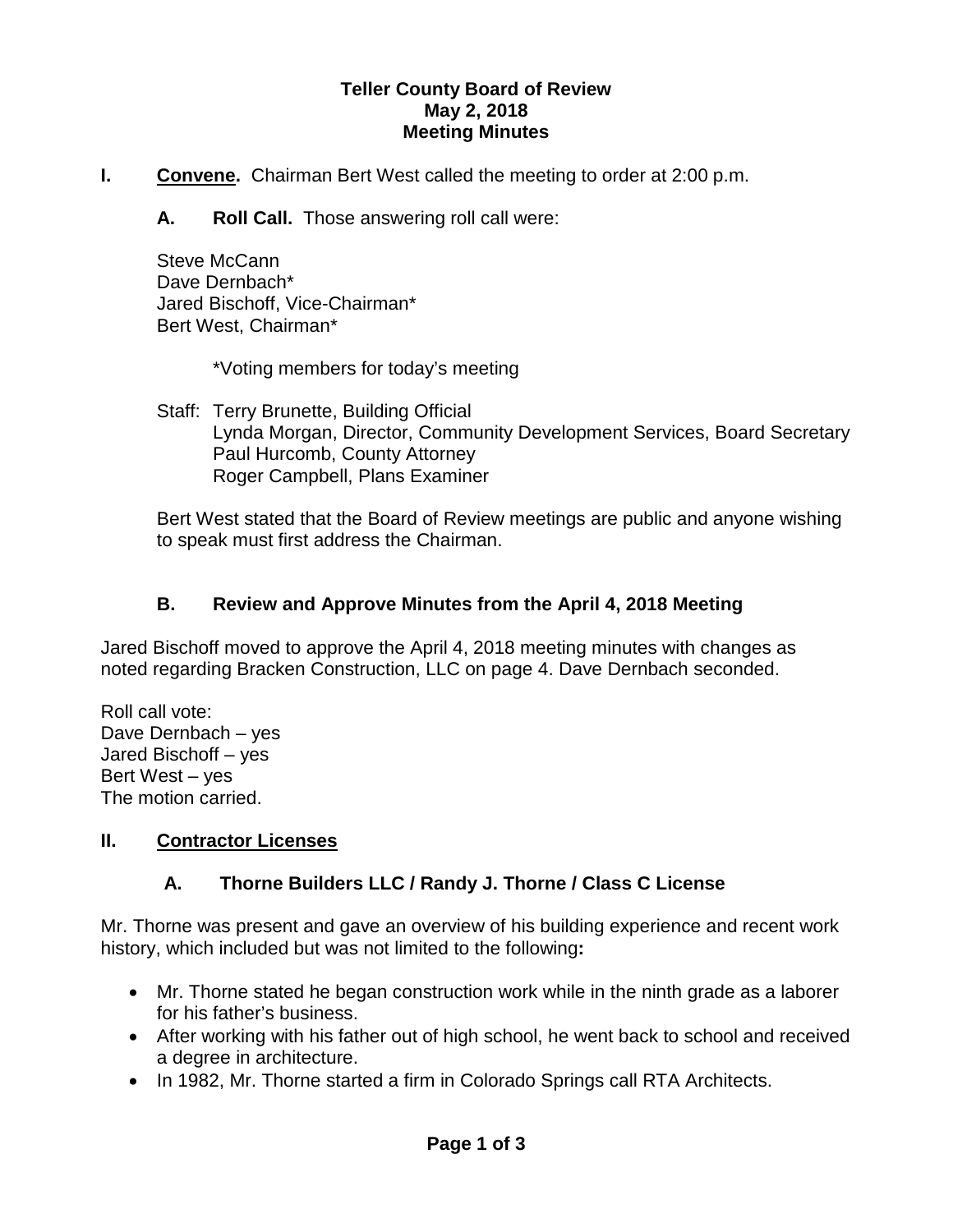- Mr. Thorne was the project architect and construction manager for school and hospital projects comprising 2.5 billion dollars' worth of work.
- Mr. Thorne stated that he is licensed as a general contractor in El Paso County.
- Purpose for license is to contract and build an approx. \$750,000.00 home and barn in Teller County.

There was further discussion between the applicant and the Board. The Board reviewed the submitted packet and asked Mr. Thorne clarifying questions.

Bert West opened this matter up for public comment. No public comment. Close public comment.

Dave Dernbach moved to grant Thorn Builders LLC, with Randy J. Thorne as examinee, a Class C license. Jared Bischoff seconded.

Roll call vote: Dave Dernbach – yes Jared Bischoff – yes Bert West – yes The motion carried.

# **B. Earth's Creation Landscaping Inc. Class C license 28355 / 1 Project only, to full C status**

Mr. Custer was present and gave an overview of the one project that was previously approved by the Board as follows:

- Mr. Custer discussed the successful completion of his first project in Teller County.
- The Building Official, Terry Brunette, discusses the inspections on the project as noted in the inspection history of the project included in the Board packets.
- Mr. Custer described the log grading process for the homes he builds.
- Mr. Custer stated that he had another log home in plan review in Teller County and anticipated construction of a third home for this year.

There was a brief discussion between the applicant and the Board. The Board reviewed the submitted packet and asked Mr. Custer clarifying questions.

Paul Hurcomb stated that the company's corporate records are in order with the Secretary of State.

Bert West asked that the record reflect that there was no public present to make public comment. Opened for public comment and closed.